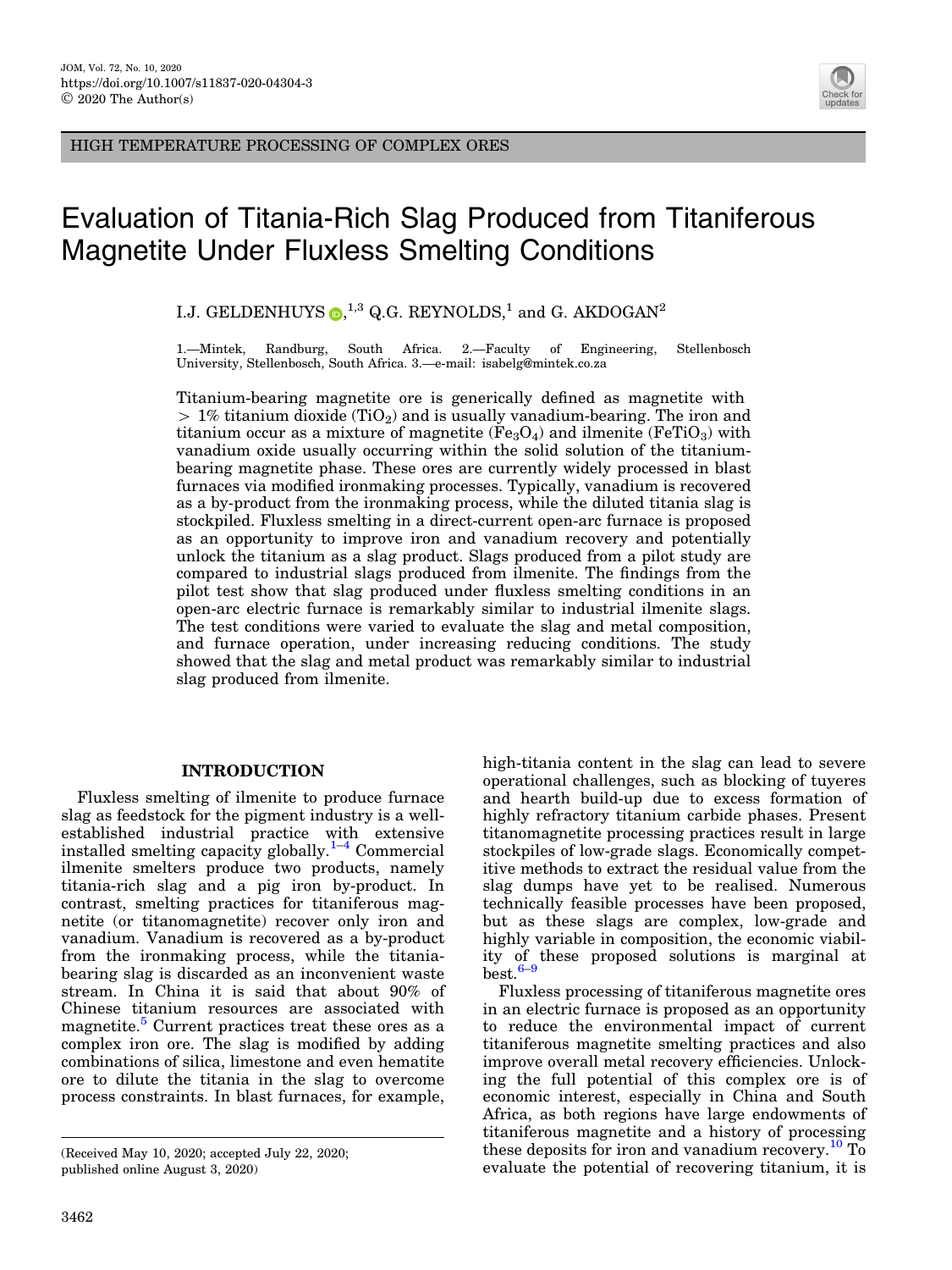crucial to evaluate the potential of titaniferous magnetite slag as a future feedstock for pigment production.

This article presents the results from a pilot-scale direct current (DC) furnace smelting test during which titaniferous magnetite ore was processed, in the absence of fluxes, to produce a titania-rich slag. The chemical compositions and general appearance of the slags from the pilot study are compared to those of industrial ilmenite smelters as part of establishing the potential of the proposed approach.

#### BACKGROUND

The titanium pigment industry is relatively young. Industrial pigment production emerged in the 1920s after titanium dioxide was first used as a pigment in 1908 when the French metallurgist A.J. Rossi mixed titanium dioxide with salad oil and brushed out the mixture. $11,12$  It is technically feasible to upgrade ilmenite directly via the sulphide or chloride process, but excessive waste streams would be generated. Smelting is the most effective way of upgrading iron-rich titaniferous ores. It is important to note that smelting offers only a minimal opportunity for the removal of minor impurities that may naturally be present in the titanium-bearing mineral, but it is possible to remove virtually all the iron through reductive smelting. The quality (and grade) of the feedstock determines the quality of the end product that can be produced. The co-production of iron is a significant economic and environmental advantage. About 30% of the feedstock for the pigment industry is produced via smelting of ilmenite minerals in Canada and South Africa.<sup>[13](#page-9-0)</sup> Generally, feed materials with low concentrations of unwanted oxides are preferred, but naturally occurring high-grade materials are finite resources. $13,14$ 

Titaniferous magnetite (or titanomagnetite) deposits are well known to be numerous and significant in size. Titanomagnetite is generically defined as magnetite with  $> 1\%$  titanium dioxide  $(TiO<sub>2</sub>)$  and is usually vanadium-bearing.<sup>[10,15](#page-9-0)</sup> The iron and titanium occur as a mixture of magnetite  $(Fe<sub>3</sub>O<sub>4</sub>)$  and ilmenite  $(FeO.TiO<sub>2</sub>)$ . It is usual for the ilmenite and iron minerals to be intimately interlocked, limiting the clean separation of the magnetite and ilmenite via physical beneficiation Methods commonly associated with iron ore or beach sand deposits usually do not provide significant upgrading benefit because of the complex mineralisation of these ores. Fine grinding consequently does not quantitatively unlock the con-stituent minerals.<sup>[16](#page-9-0),[17](#page-9-0)</sup>

As a result of the complex mineralogy and the physical variability, titanomagnetite ores are generally regarded as difficult to process, especially if compared to traditional iron ore or beach sand (containing ilmenite). Comprehensive utilisation of these ores thus requires the application of both physical and chemical methods.

The production of high-titania furnace slag is an iron removal step. Iron removal is achieved through the selective carbothermic reduction of iron oxide in the molten state, usually at temperatures of around  $1650-1700$ °C. The remaining oxides are proportionally concentrated in the slag, including the titania, resulting in slag typically containing  $> 80\%$  TiO<sub>2</sub>, but ranging from about  $75-85\%$  TiO<sub>2</sub>.<sup>[18](#page-9-0)</sup> The slag composition is dependent on the starting concentrations of the various oxides in the feedstock, the degree of iron reduction and the contribution of contaminants introduced during the smelting step. Ilmenite is intentionally processed in the absence of additives and contaminants (referred to as fluxless smelting in the context of this article). The iron extraction process offers little opportunity for removal of minor impurities that may naturally be present in the titanium-bearing mineral.<sup>19</sup>

#### EXPERIMENTAL

Pilot-plant smelting test work was conducted using Mintek's pilot DC electric arc furnace facility. Approximately 110 tons of concentrate, with an average  $TiO<sub>2</sub>$  content of 35%, was used to demonstrate the feasibility of smelting low-grade titaniferous ore in an open-arc DC smelter in the absence of fluxes.

# Description of the Pilot Furnace

The pilot-plant furnace consists of a refractorylined cylindrical shell, a domed base, a conical roof and a refractory roof plug resting on top of the conical roof. The furnace, with a shell diameter of 2.5 m, was lined with a magnesia-rich refractory brick. The installed refractory lining, approximately 230 mm in thickness, resulted in an average lined operating diameter (ID) of about 2 m. An off-gas port (or opening), allowing for the extraction of process gasses, is located in the conical roof of the furnace. The shell has two openings, in which the taphole blocks are seated during the installation of the refractories. The conical roof and upper shell area are cooled through forced water-cooled circuits while the lower shell area is cooled with a film water-cooling system.

A single, prebaked graphite electrode located centrally to the furnace sidewalls serves as the cathode. The return electrode (or anode) consists of steel rods connected at their lower ends to a steel plate welded to the dome of the furnace. The anode pins are embedded in the magnesia-rich hearth refractory during installation. The roof contains two circular ports near the electrode port, one of which is utilised as a feed port while the second is generally used to inspect the furnace bath and take bath depth measurements by using a steel dip rod. The electrode clamp, roof and feed pipes are electrically isolated from the furnace. Auxiliary equipment includes a dedicated feed system, watercooling circuits, an off-gas handling system, which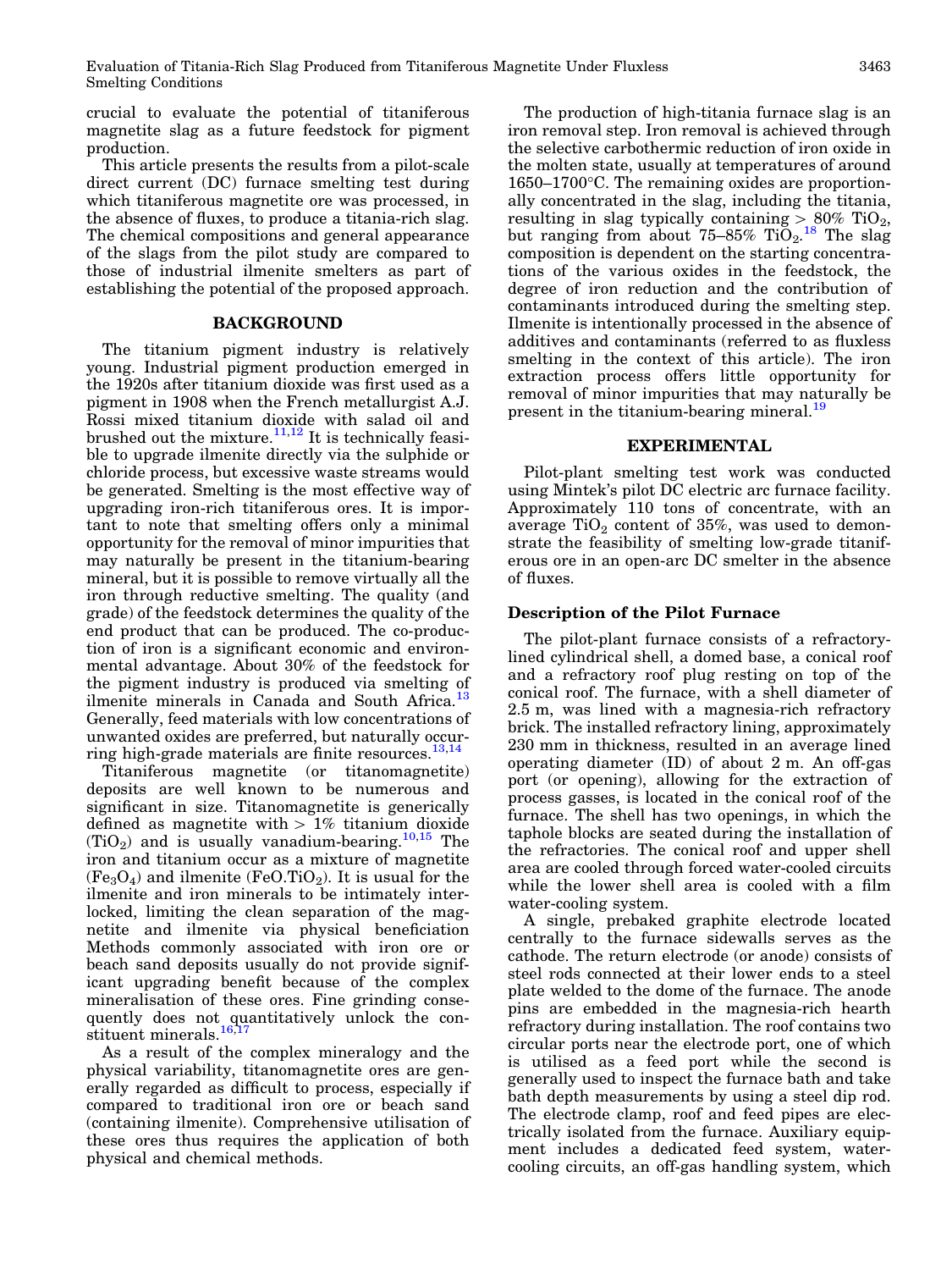includes a bag filter plant, and an integrated control system. The description of the different aspects of the equipment as designed and used during the smelting test is briefly given for context. Figure 1 illustrates the general lay-out of the furnace during operation.

# Operational Methodology

Slag and metal were removed from the furnace via dedicated slag and metal tapholes. Slag was tapped once the slag level in the furnace was deemed to consist of sufficient volume, typically at the end of a feeding cycle (or batch). A feeding cycle consisted of a predetermined mass of titania-bearing concentrate and reductant, fed concurrently at a set feeding rate that matches the desired power input to achieve the metallurgical objectives—referred to as the power-to-feed balance. A dedicated feed system, linked to a control system, is used to feed the desired recipe at the target rate. The batch duration is an outcome of the power-to-feed balance and a combination of inventory control and practical management of the tapping cycles. The typical batch size for the current project was about 2.2 tons of feed, fed over a period of between 2 h and 4 h, depending on the targeted feed rate. During the



Fig. 1. Photograph of the pilot-plant furnace in operation with key elements annotated (photograph by author).

removal of slag and metal from the furnace, a spoon sample method was used to sample the liquid stream, soon after the flow from the taphole was established: typically, a second and third sample was taken during the liquid extraction process.

#### Raw Materials

The concentrate smelted during the pilot trial was specially produced for the test, as the material originated from a Greenfield deposit that is not currently commercially mined. The as-received concentrate was blended before analyses—composite samples were prepared for purposes of characterising the bulk sample and for mass balance purposes. The bulk chemical composition of the titanomagnetite concentrate is summarised in Table I. Total Fe and Ti are expressed as FeO and  $TiO<sub>2</sub>$  as a choice of convention.

The oxidation state of Fe, specifically  $Fe^{2+}$  and  $Fe<sup>0</sup>$ , was analysed, while  $Fe<sup>3+</sup>$  was calculated by difference. The average ratio of  $\text{Fe}^{2+}/\text{Fe}^{3+}$  for the sample as tested was 1.7. A volatile component associated with the presence of clay minerals, approximately 0.5%, was noted. The average moisture content of the titaniferous concentrate was approximately 5%. The moisture content of the finely sized material was not ideal, but it was not practical to undertake bulk drying of the fine feed material prior to the test. Moisture during smelting contributes to increased energy consumption as well as increased off-gas volumes. The high moisture content did not however adversely impact the metallurgical outcomes of the smelting campaign but did increase the overall energy consumption.

The typical appearance of the titanomagnetite and ilmenite phases is illustrated by the backscat-tered electron image in Fig. [2;](#page-3-0) the appearance is<br>very typical of titaniferous magnetite very typical of titaniferous magnetite<br>denotes  $\frac{16,20,21}{16,20,21}$ deposits. $16$ ,

A low-ash reductant was used to minimise the potential for ash from the reductant to contaminate the slag during smelting. It is usual for ilmenite smelters to select low-ash reductants to minimise diluting the final product, the slag. The reductant used during the pilot test consisted of 79% fixed carbon, 11% volatiles and 8.6% ash with low concentrations of both S and P  $\left($  < 0.01%). The ash composition was found to mainly consist of iron, reported as FeO (about 83% of the ash), with minor

|     |                  |     | Table I. Average bulk chemical analysis of titaniferous magnetite concentrate, mass% |                  |     |          |           |     |       |
|-----|------------------|-----|--------------------------------------------------------------------------------------|------------------|-----|----------|-----------|-----|-------|
| FeO | TiO <sub>2</sub> | MgO | $\mathbf{Al}_2\mathbf{O}_3$                                                          | SiO <sub>2</sub> | CaO | $V_2O_5$ | $Cr_2O_3$ | MnO | Total |

 $55.15$   $35.50$   $0.68$   $1.23$   $1.06$   $< 0.05$   $0.44$   $0.08$   $0.59$   $94.7$ LOI (dry basis, under argon)  $0.5\%, S\,0.01\%, C\,0.05\%, P\,166$  ppm, U and Th < 10 ppm. Particle size: 95% of the feed < 300  $\mu$ m, with a D50 of 120  $\mu$ m.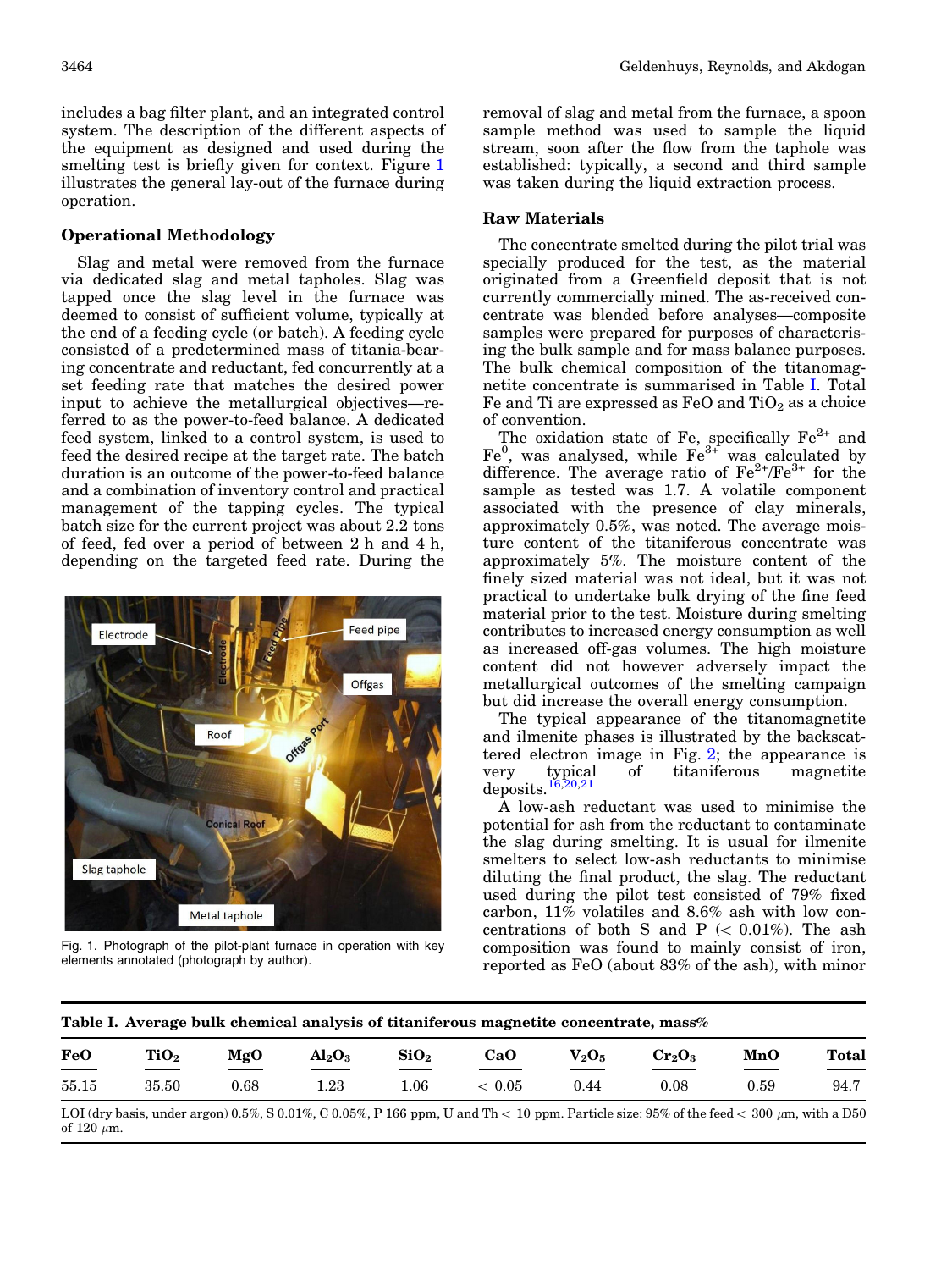<span id="page-3-0"></span>

Fig. 2. Backscattered electron image of the texture of magnetite showing a typical mixture of titanomagnetite and ilmenite.

Table II. Overall material balance for the pilot study, feed and product masses, kg

| Feed                          |                 | <b>Products</b>                |                |
|-------------------------------|-----------------|--------------------------------|----------------|
| Start-up heel<br>(mild steel) | 1100            | Slag                           | 40,326         |
| Concentrate,<br>dry basis     | 102,126         | Metal                          | 46,705         |
| Reductant (ash)<br>Total feed | 1727<br>104,953 | Off-gas dust<br>Total products | 6431<br>93,462 |

contributions from MgO,  $Al_2O_3$ , CaO and SiO<sub>2</sub> making up the difference.

# RESULTS AND DISCUSSION

The main objective of the smelting test was to demonstrate the feasibility of producing slag from titaniferous magnetite via fluxless smelting. The pilot furnace was continuously operated for 15 days. The operation resembles that of an industrial furnace operation.

Table II summarises the overall material balance for the project during which titaniferous magnetite concentrate was smelted to produce slag and metal. The material balance excludes moisture from the concentrate and C from the reductant and graphite electrodes, and only solid products were collected and weighed. Solids (slag, metal and dust) recovered from the furnace during excavation are included.

Approximately 495 kg of graphite electrode was consumed during the test campaign, a consumption rate of about 1.4 kg graphite per MWh, which is typical for the scale and open-arc operation.

After the furnace was ramped up from cold, a period of stabilisation followed during which minor adjustments to the recipe and operating conditions were made until a suitable stable operating regime could be maintained. Anthracite addition was systematically increased during the smelting campaign to evaluate the operability of the process under increasingly reducing conditions.

Table [III](#page-4-0) summarises key parameters for the four main operating periods. During start-up and stabilisation, adjustments to the operation aims to achieve metallurgical stability while heating up the furnace refractories, and the outcomes are usually excluded from the metallurgical review. The stable operating periods achieved after the initial start-up periods are used as the primary metallurgical results for the current study as adjustments to the operating conditions are minimised.

A good-quality iron product with low levels of unwanted elements was produced during the pilot test. The average composition of the metal produced during the stable operating period is presented in Table [IV](#page-4-0).

Figure [3](#page-4-0) presents the evolution of FeO (Fig. [3](#page-4-0)a) and  $TiO<sub>2</sub>$  (Fig. [3](#page-4-0)b) for the duration of the test. The graphs represent the evolution of the pilot test via the two main slag components, showing a high degree of stability was achieved after the start-up and stabilisation conditions. The stable operating conditions were maintained for substantial periods (indicated in Fig. [3](#page-4-0) via dashed lines). High furnace availability (minimal operational interruption) and metallurgical stability are essential to ensure that the pilot smelting results resemble industrial conditions as closely as possible. The average slag composition for two of the operating periods, namely batch 25–32 and batch 33–51, is presented in Table [V](#page-5-0); these periods represents the most stable operating conditions.

With increased reduction, FeO content in the slag decreased, and the  $TiO<sub>2</sub>$  content in the slag increased relative to residual Fe content of the slag. As the residual FeO decreased to very low levels, slag viscosity increased, as  $expected<sup>22</sup>$  $expected<sup>22</sup>$  $expected<sup>22</sup>$  and the operation temperature was adjusted to ensure slag flowed from furnace. The operating temperature was not optimised because of time and material constraints. The average slag tapping temperature was about  $1780^{\circ}$ C for slags with FeO concentrations  $< 4\%$ . Although it is possible to virtually reduce all the iron oxide from the slag, consequences include: a dramatic increase in slag viscosity, energy consumption and operational challenges.<sup>[23](#page-9-0)</sup>

As iron is removed from the slag via reduction, the remaining components, dominated by the  $TiO<sub>2</sub>$ , are proportionally upgraded. The proportional upgrade of  $TiO<sub>2</sub>$  as a function of FeO reduction (residual FeO in the slag as proxy) is expected to be linear. The linear trend plot for  $TiO<sub>2</sub>$  in slag as a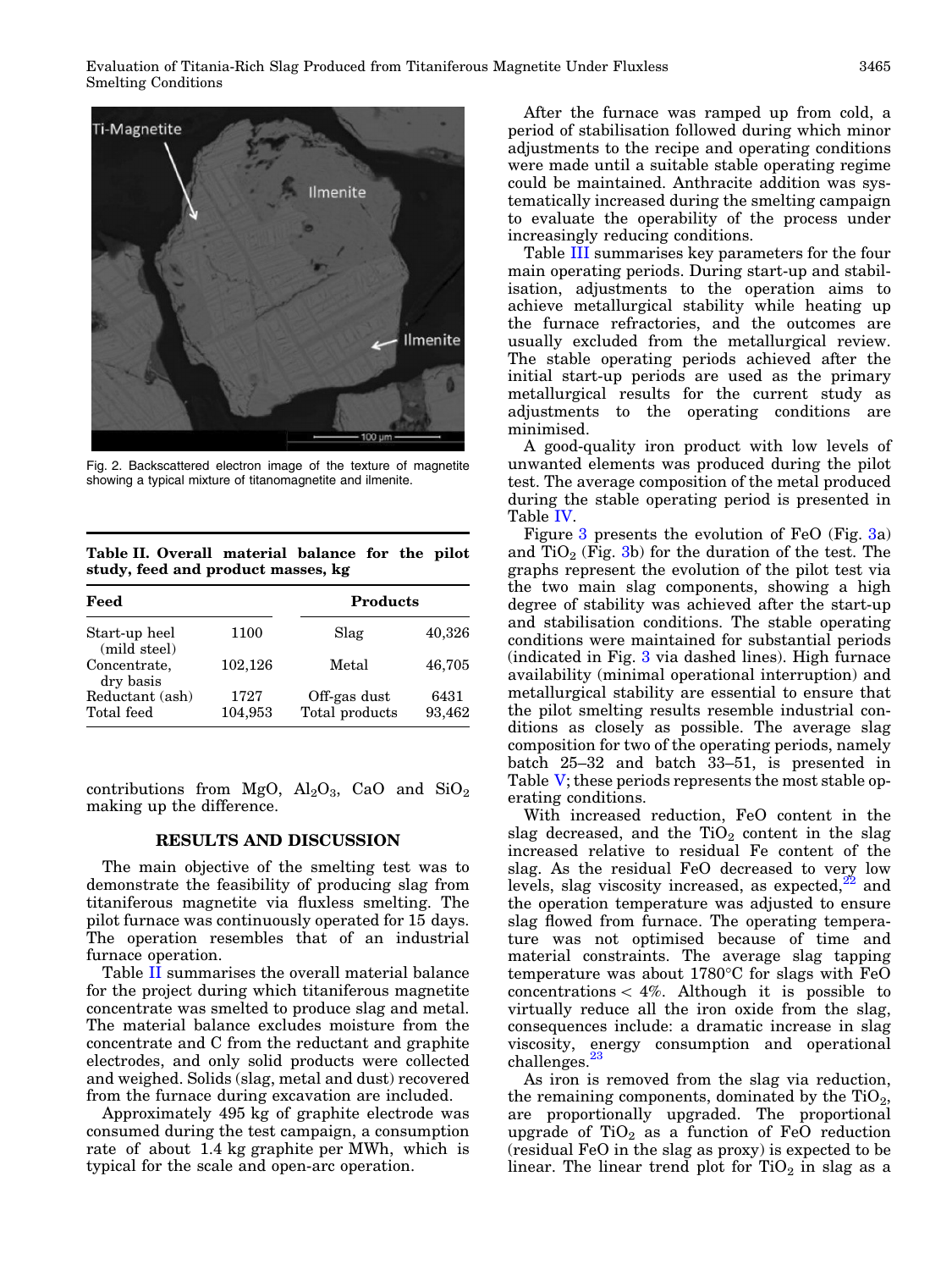| Batches in the period       |      | Start-up<br>$1-6$ | <b>Stabilisation</b><br>$7 - 24$ | Period 1<br>$25 - 32$ | Period 2<br>$33 - 51$ | Overall<br>$1 - 53$ |
|-----------------------------|------|-------------------|----------------------------------|-----------------------|-----------------------|---------------------|
| Number of batches in period |      | 6                 | 18                               | 8                     | 19                    | 53                  |
| Duration of the period      | h    | 87.2              | 102.5                            | 52.0                  | 117.7                 | 379.0               |
| Average operating power     | kW   | 800               | 1200                             | 1200                  | 1300                  | 1200                |
| Average operating voltage   | v    | 218               | 230                              | 250                   | 250                   | 240                 |
| Gross energy input          | kWh  | 53.5              | 51.7                             | 52.2                  | 119.3                 | 343.6               |
| Feed masses                 |      |                   |                                  |                       |                       |                     |
| Concentrate (as fed)        | t.   | 15.8              | 30.4                             | 16.5                  | 38.9                  | 107.5               |
| Average anthracite addition | $\%$ | 14.6              | 18.4                             | 20.0                  | 19.5                  | 18.6                |
| Product masses              |      |                   |                                  |                       |                       |                     |
| Slag tapped                 |      | 5.3               | 12.7                             | 4.1                   | 12.7                  | 40.3                |
| Metal tapped                |      | 4.3               | 12.4                             | 7.6                   | 16.1                  | 46.7                |
| Dust collected (overall)    |      |                   |                                  |                       |                       | 5.9                 |

<span id="page-4-0"></span>

|  | Table III. Operational summary for distinct operating periods |  |  |  |  |  |
|--|---------------------------------------------------------------|--|--|--|--|--|
|--|---------------------------------------------------------------|--|--|--|--|--|

Table IV. Weighted average analysis and standard deviation of the metal produced from batch 25–51, mass%

|             | Fe   | Si   | Ti   |      | ∪r   | Mn   | U    |                          | S                                       |
|-------------|------|------|------|------|------|------|------|--------------------------|-----------------------------------------|
| Batch 25-51 |      |      |      |      |      |      |      |                          |                                         |
| Average     | 96.2 | 0.21 | 0.09 | 0.37 | 0.03 | 0.08 | 2.87 | 0.02                     | 0.01                                    |
| $\sigma$    | 0.42 | 0.22 | 0.10 | 0.15 | 0.01 | 0.04 | 0.40 | $\overline{\phantom{a}}$ | $\qquad \qquad \  \  \, -\qquad \qquad$ |



function of residual FeO is shown in Fig. [4](#page-5-0). Most impurities from the titaniferous ore are expected to report to the slag phase. There is little or no scope to decrease impurity levels in slag during smelting, while there are ample ways to dilute the product via additives and refractory wear.

During the pilot test, slag dilution was intentionally minimised by not adding any fluxes, minimising unnecessary contamination from the reductant ash, and finally via careful control of the power and feed balance during operation to minimise refractory wear in an effort to maximise the upgrade. As a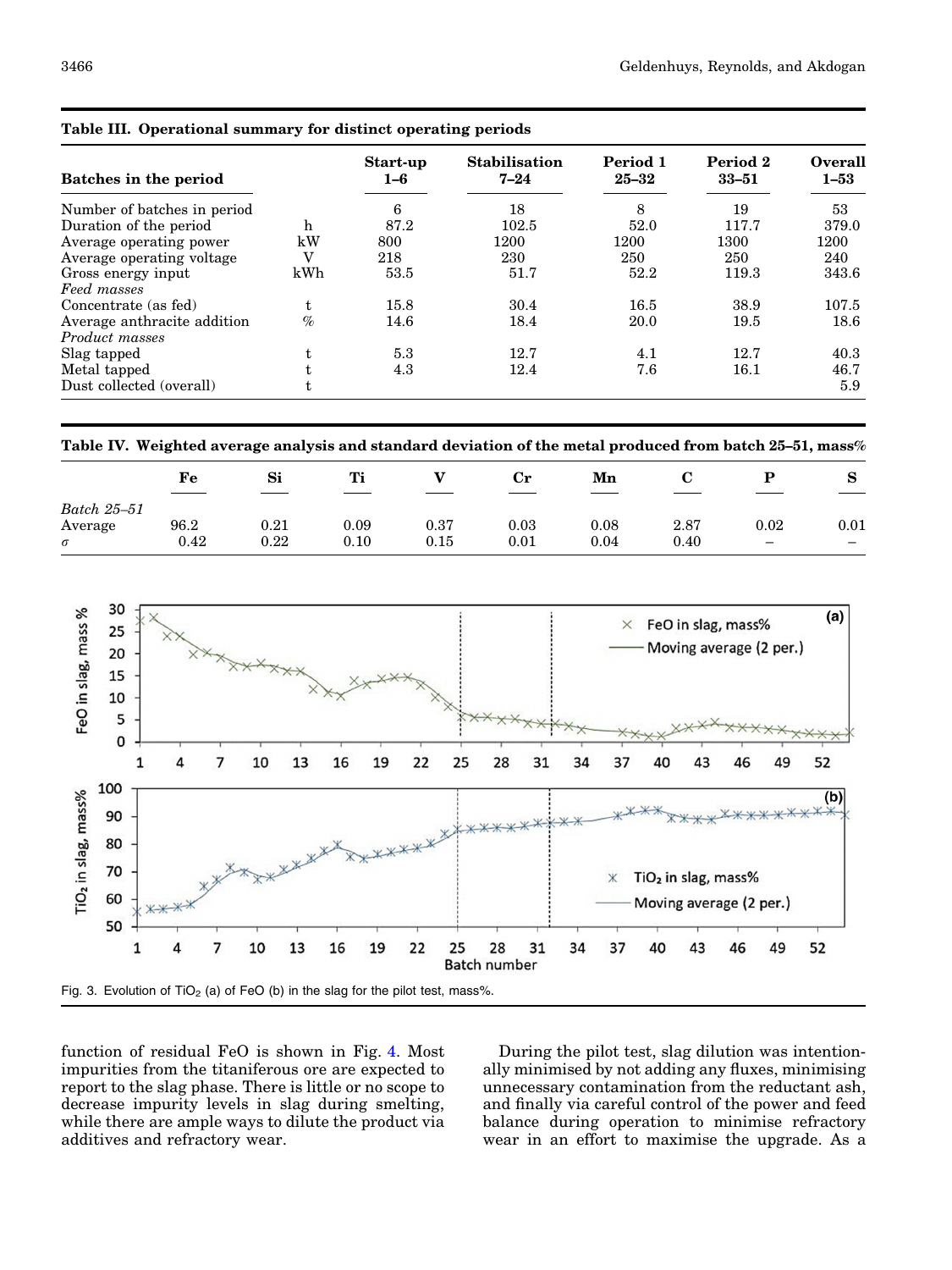| FeO  |
|------|
|      |
| 5.08 |
| 0.76 |
|      |
| 2.58 |
| 0.93 |
|      |

<span id="page-5-0"></span>



Fig. 4. TiO<sub>2</sub> in the slag as a function of the residual FeO content, mass%.

result, the slag upgraded proportionally with increased iron reduction, in line with expected trends.

#### Phase Chemical Evaluation of Selected Slag and Metal Samples

During the smelting test, samples of slag and metal were collected for subsequent phase-chemical investigation, representing periods with metallurgical and operational stability. The slag samples were water-quenched by directly pouring liquid slag, sampled during tapping, into a drum of water with an air bubbler installed in the bottom.

The quenched samples were examined through a combination of x-ray diffraction (XRD), scanning electron microscopy (SEM) and electron microprobe analysis (EMPA). SEM-based energy-dispersive spectrometry (EDS) microanalysis was used to gain a broad-phase chemical understanding of the phases present. EMPA-based wavelength dispersive spectrometry (WDS) analysis of the main titaniumbearing phase was conducted to more accurately determine the composition of the titanium-bearing phase. The investigation aimed at determining whether the phase chemistry of the slags from the pilot test differs significantly from industrial furnace slags produced from ilmenite smelting. SEMbased (EDS) microanalysis was used to identify the main metal phases and determine if any inclusions were present. EMPA-based (WDS) analysis of the

Fe-bearing phase was used to determine the composition of this phase more accurately.

#### Phase-Chemical Assessment of the Slag

Figure [5](#page-6-0) shows the general appearance of the slag from the pilot plant via backscattered electron micrographs; both slag examples were produced during the metallurgically stable period. The micrographs confirm the presence of a dominant  $M_3O_5$ phase and small amounts of interstitial liquid silicate. The dominance of the  $M_3O_5$  phase is not unexpected for the slag system.<sup>[24](#page-9-0)</sup> Small entrained metal droplets  $(< 10 \mu m)$  are also observed. The tiny droplets consist of high-purity metallic iron and are usually located at the grain boundaries of the main phase embedded in the silicate glassy phase. The findings are consistent with observations regarding the phase chemistry of high-titania slags from Sorel in Canada, as described by Guéguin and Cardarelli, $^{21}$  $^{21}$  $^{21}$  including the location and size of the metallic droplets.

Titanium can exist in two oxidation states in the  $M_3O_5$  phase, namely as  $Ti^{4+}$  (e.g.  $TiO_2$ ) and  $Ti^{3+}$  (e.g.  $Ti<sub>2</sub>O<sub>3</sub>$ ). The analytical techniques employed do not distinguish between these two states and as a result reported totals for the  $M_3O_5$  phase can exceed 100%. The average WDS analysis of the  $M_3O_5$  phase for the slag samples evaluated is presented in Table [VI](#page-7-0) together with the bulk composition of the samples. The  $M_3O_5$  phase contains remarkably low levels of FeO, which is consistent with the average bulk chemical composition of the slag during this period. The low FeO concentrations in the pilot test slag confirm that relatively reducing conditions existed in the furnace. As a result, the major impurities in the slag are  $MgO$ ,  $Al<sub>2</sub>O<sub>3</sub>$  and  $SiO<sub>2</sub>$ ; typically, FeO is the major impurity in high-titania slags from ilmenite smelting. Due to the highly reducing conditions, the expected dominant titania-bearing phase is  $Ti<sub>2</sub>O<sub>3</sub>$ ; however, it appears that the presence of MgO as an impurity to some extent stabilised the  $M_3O_5$  phase. Titanium oxy-carbide phases were not observed in the slags (a by-product of over-reduction observed in high-titania slags). Tiny metal droplets with similar appearances as typical industrial slags were detected.<sup>2</sup>

The slags produced from low-grade titaniferous magnetite were found to generally be similar in appearance to slag produced from more typical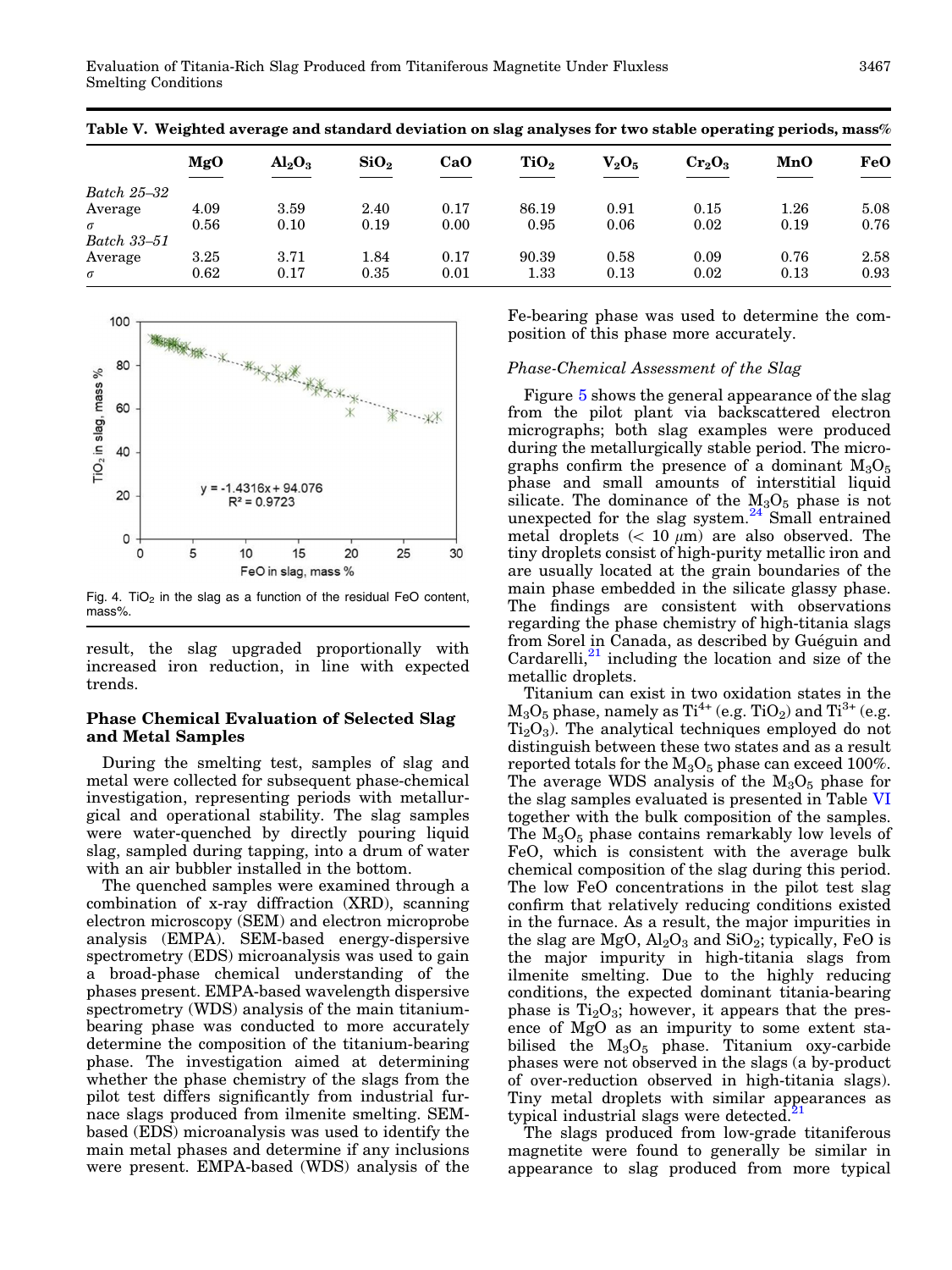<span id="page-6-0"></span>

Fig. 5. General appearance of slag from batch 38 and 50 (a, b) showing the presence of  $M_3O_5$  (dominant phase) and interstitial silicate (dark grey phase) and the presence of small metallic droplets at the boundaries of the main phase embedded in the silicate phase (higher magnification of highlighted zones via c and d).

ilmenite feedstock, and there appears to be some benefit regarding the opportunity to operate with lower levels of FeO (which results in higher Fe recovery), which warrants further investigation.

#### Phase-Chemical Assessment of the Metal Product

SEM-based analysis determined that the metal consisted of two phases, namely a dominant Femetal phase and a C-bearing Fe-metal phase. Table [VII](#page-7-0) presents the results of the microanalysis of the two phases; the bulk chemical compositions of the samples are included for reference. The three metal samples, from three different periods in the test, were selected to assess the impact of increased reduction on the quality of the metal product. The composition of the metal phases corresponds well with the bulk chemical composition. The low concentration of Ti suggests that Ti-bearing inclusions are not present in the metal. In general, few inclusions were observed in the metal samples, an excellent outcome with respect to the quality of the metal product. Overall, it can be concluded that despite highly reducing conditions, the metal product quality did not appear to deteriorate significantly and the vanadium was confirmed to partition to the metal phase.

# SUITABILITY AND OPPORTUNITY FOR TITANIFEROUS MAGNETITE SLAGS

The phase chemical investigation of the slag produced during the pilot test determined that the phase chemistry of the pilot plant slags did not differ significantly from typical high-titania furnace slags produced from ilmenite feedstocks. The results show that the slag has the same appearance as typical ilmenite furnace slag, especially the slags produced at the Sorel site. The Sorel process includes various upgrading stages prior to smelting and is an excellent example of an appropriate effort that may be suitable for titaniferous magnetite ore, not usually amenable to normal physical upgrading processes. At Sorel, a roasting stage (thermal treatment of the ore after physical upgrading) prior to smelting achieves an upgrade from 34% to 37%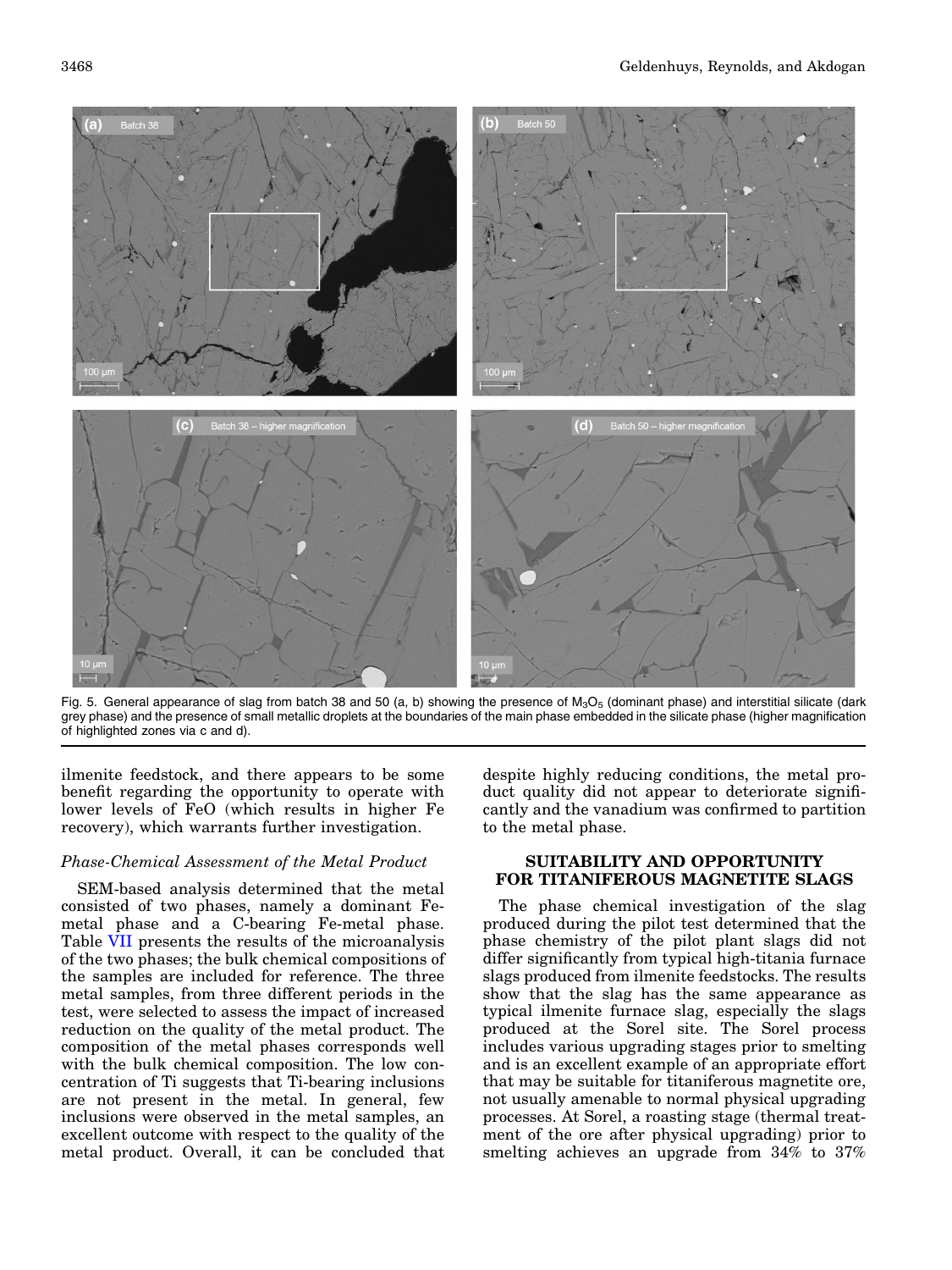| Table VI. Average and standard deviation of WD       |              |      |                             | S analyses of the $M_3O_5$ phase for selected slag samples, mass% |                |                               |                                         |                          |                  | ուսութ                           |
|------------------------------------------------------|--------------|------|-----------------------------|-------------------------------------------------------------------|----------------|-------------------------------|-----------------------------------------|--------------------------|------------------|----------------------------------|
| Identifier                                           | $_{\rm MgO}$ |      | $\rm Al_2O_3$               | SiO <sub>2</sub>                                                  | CaO            | TiO <sub>2</sub>              |                                         | MnO                      | $_{\rm FeO}$     | <b>COLLULULUS</b><br>$\rm Total$ |
| Batch 38                                             | 1.86         |      | 3.00                        |                                                                   | 0.01           | 100.2                         |                                         | 0.14                     | 0.26             | 105.6                            |
| 32)<br>$\sigma(n =$                                  | 0.41         |      | 0.54                        | $0.09$<br>$0.05$                                                  | 0.01           | 0.88                          |                                         | 0.06                     | 0.09             | 1.05                             |
| Batch 48                                             | 2.21         |      | 3.05                        | 0.12                                                              | 0.02           | 97.2                          |                                         | 0.22                     | $1.08\,$         | 104.0                            |
| $\sigma (n = 34)$                                    | 0.59         |      | $0.56\,$                    | 0.15                                                              | 0.02           | 1.73                          |                                         | 0.15                     |                  | 1.77                             |
| 50<br><b>Batch</b>                                   | 2.20         |      | 3.23                        | 0.22                                                              | 0.03           | 98.8                          |                                         | 0.25                     | $0.73$<br>$0.33$ | 105.5                            |
| 28)<br>$\sigma(n =$                                  | 0.45         |      | 0.45                        | 0.45                                                              | 0.45           | 0.45                          |                                         | 0.20                     |                  | 0.63                             |
|                                                      | MgO          |      | $\mathbf{Al}_2\mathbf{O}_3$ | $\mathbf{SiO}_2$                                                  | CaO            | TiO <sub>2</sub>              |                                         | MnO                      | FeO              | Total                            |
|                                                      |              |      |                             |                                                                   |                |                               |                                         |                          |                  |                                  |
| Bulk chemical composition of the slag samples, mass% |              |      |                             |                                                                   |                |                               |                                         |                          |                  |                                  |
| Batch 38                                             | 4.16         |      | 3.61                        | 2.43                                                              | 0.17           |                               |                                         | $1.05\,$                 | 4.00             |                                  |
| Batch 48                                             | 2.83         |      | 3.53                        | $1.87$<br>$1.78$                                                  | 0.16           | 87.60<br>90.60                |                                         | 0.77                     | 2.79<br>1.66     | 104.0<br>103.3                   |
| Batch 50                                             | 2.87         |      | 3.46                        |                                                                   | 0.16           | 91.40                         |                                         | 0.81                     |                  | 102.8                            |
| Table VII. Average WDS analyses of the metal ph      |              |      | ase<br>Fe-metal ph          | ases observed in the metal for selected metal samples, $mass\%$   |                |                               |                                         | C-bearing Fe-metal phase |                  |                                  |
|                                                      |              |      |                             |                                                                   |                |                               |                                         |                          |                  |                                  |
| Batch                                                | ö            | Ë    | ⋗                           | $\mathbf{F}$ e                                                    | Total          | ö                             | Ë                                       | ⋗                        | $\mathbf{F}$ e   | Total                            |
| Φ                                                    | 0.06         | 0.00 | 0.01                        |                                                                   | 98.48          |                               |                                         | 0.11                     | 93.21            | 93.38                            |
| 27                                                   | 0.10         | 0.01 | 0.10                        |                                                                   | 97.88<br>98.01 | 0.07                          | $0.02$<br>$0.16$                        | $0.38$<br>$1.14$         | 93.73            | 94.21                            |
| $50\,$                                               | 0.37         | 0.01 | 0.22                        | 98.40<br>97.69<br>97.41                                           |                | 0.21                          |                                         |                          | 91.65            | 93.15                            |
|                                                      |              |      |                             |                                                                   |                |                               |                                         |                          |                  |                                  |
| <b>Batch</b>                                         | ö            | Ë    | ⋗                           | Ġ                                                                 | Mn             | $\mathbf{F}$ e                | $\hbox{\large\ensuremath{\mathcal{O}}}$ | $\mathbf{r}$             | Q)               | Total                            |
| Bulk chemical composition, $mass\%$                  |              |      |                             |                                                                   |                |                               |                                         |                          |                  |                                  |
| 9                                                    | $0.01\,$     | 0.01 | 0.3346                      | 0.02                                                              | 0.38<br>0.08   | $97.60$<br>$96.00$<br>$96.10$ | 2.26                                    | 0.029                    | 0.01             |                                  |
| $27\atop50$                                          | 0.01         | 0.02 |                             | 0.03                                                              |                |                               | 3.56<br>2.86                            | 0.020                    | $0.01$<br>$0.01$ |                                  |
|                                                      | 0.27         | 0.08 |                             | 0.03                                                              |                |                               |                                         | 0.021                    |                  |                                  |

#### <span id="page-7-0"></span>Evaluation of Titania-Rich Slag Produced from Titaniferous Magnetite Under Fluxless Smelting Conditions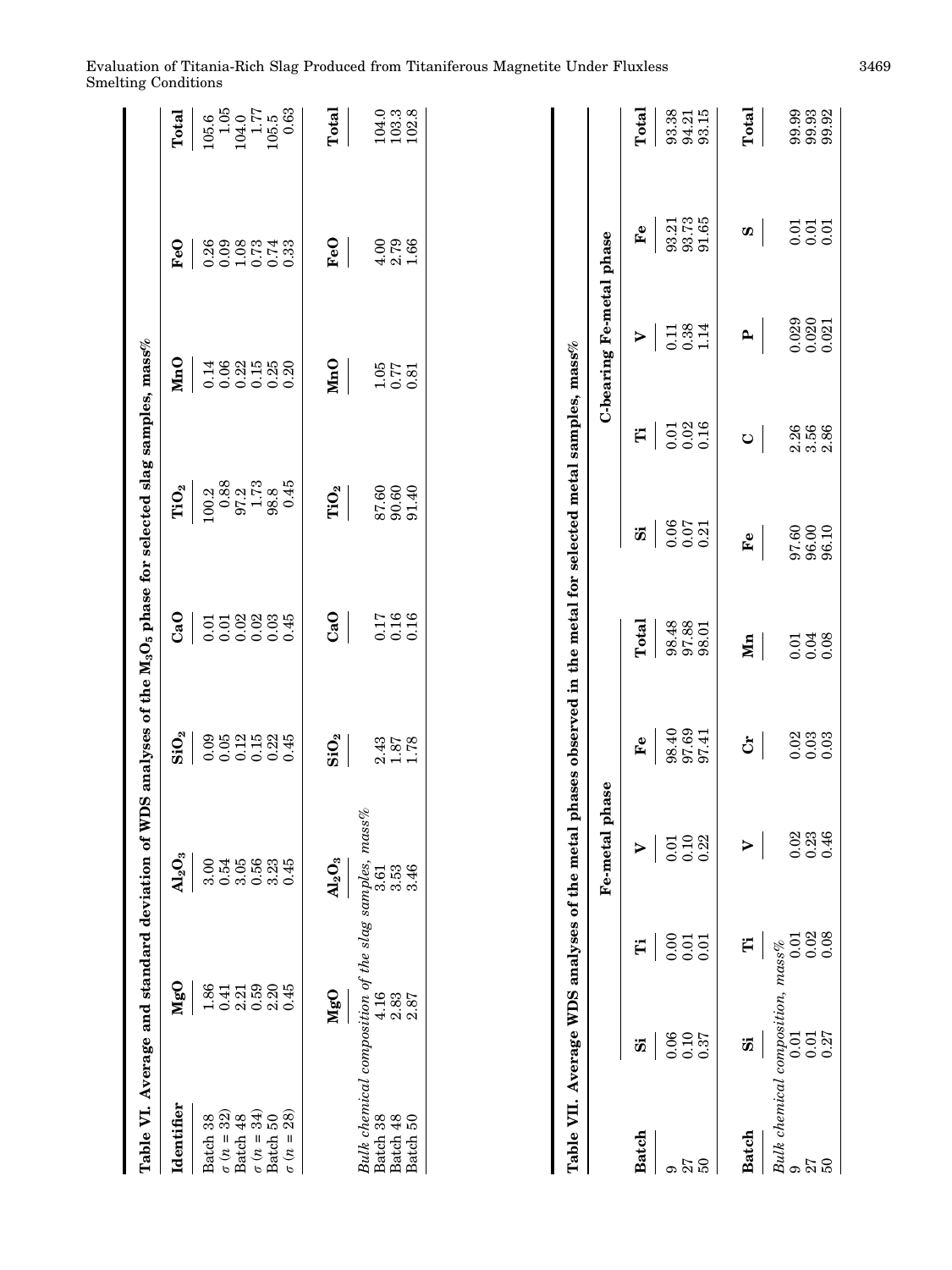$TiO<sub>2</sub>$ , lowering the total  $SiO<sub>2</sub>$  and  $Al<sub>2</sub>O<sub>3</sub>$  content.<sup>[21](#page-9-0)</sup> As current titanomagnetite smelting practices focus on minimising titania content, there may be scope to increase the titania grade of these ores with simple interventions. Instead of thinking of these ores as a complex iron ore, it may be beneficial to instead focus on upgrading the titania content, that is, treating the ores as a titania feedstock.

The Sorel plant addresses the  $SiO<sub>2</sub>$ , MgO and CaO contents of the standard furnace slag producing an upgraded slag (UGS) product. The upgrade is achieved by grinding and sizing the slag, followed by roasting to produce heat-treated slag to aid the subsequent leaching of the impurities. Leaching is carried out with hydrochloric acid and results in a product containing  $92-95\%$  TiO<sub>2</sub>.<sup>[25](#page-9-0)</sup> Removal of the MgO and CaO is critical to creating a product suitable for use in the chloride pigment plants. The pilot study demonstrated that the titaniferous magnetite slags produced from the pilot test are very similar to slags produced from ilmenite, and it is therefore likely that these slags can be upgraded using a similar process. The smelting process normalises the slags resulting in a high degree of similarity, regardless of the origin or complexity. The composition of the impurities in titaniferous magnetite may offer some advantages for downstream upgrading and purification processes. The higher alkali earth content of titanomagnetite compared to ilmenite enabled the production of slags with lower FeO content, for example. Titaniferous magnetite ores are also not associated with U and Th, both of which concentrate in the waste streams during pigment production and contribute significantly to environmental challenges.

Efficient recovery of titanium from titaniferous magnetite ores continues to be an unrealised opportunity, despite significant global occurrences of titaniferous magnetite deposits. The pilot test demonstrated that fluxless smelting in an open-arc furnace could be the first step to unlocking the full value of these deposits. The current study shows that there is no apparent technical barrier to producing high-titania slags from titaniferous magnetite. The ultimate goal of effective comprehensive processing of titaniferous magnetite ores is, however, not a trivial challenge; while both iron and vanadium offer great economic incentives to process these ores, titania remains an unrealised opportunity.

As smelting is an energy-intensive process, integration of renewable energy and pre-treatment options is critical. Titania feedstocks are not particularly scarce and thus the combined incentives of iron, vanadium and titanium need to be realised via state-of-the-art smelting practices to offer an economically competitive process. Optimisation of vanadium recovery and the integration of renewable energy and hydrogen opportunities linked to a

DC open-arc smelting furnace are of particular interest for future work. Future work will include assessing the slag phase chemistry for vanadiumbearing titaniferous magnetite in the context slag upgrading potential, especially minimising the formation of spinel phases, as well as evaluating the impact of minor element impurities in the slag quality and the associated techno-economic challenges.

#### **CONCLUSION**

Pilot smelting of titaniferous magnetite under fluxless smelting conditions demonstrated that the slag produced from complex titaniferous ore is similar to furnace slags produced from ilmenite feedstocks. The higher alkali earth content of titanomagnetite compared to ilmenite enabled the production of slags with lower FeO content, resulting in high iron recoveries.

The pilot slags follow the  $M_3O_5$  stoichiometry, while the phase chemical evaluation confirmed remarkably low levels of FeO in the  $M_3O_5$  phase, which is consistent with the chemical composition of the high-titania slags produced during the test. The deterministic nature of the  $FeO-TiO<sub>2</sub>$  relationship suggests that for a given degree of reduction and the impurity content of the titaniferous ore and reductant, it is feasible to predict the composition of the slag. Titaniferous magnetite deposits vary widely in composition, and this relationship is a useful tool for future evaluations.

The pilot test demonstrated that it is feasible to process low-grade titaniferous ore in a DC open-arc smelter to produce a high-grade slag. At the same time, significant opportunities exist to optimise the feed composition, energy consumption, operating temperature and slag chemistry to optimally extract iron, vanadium and titanium.

#### ACKNOWLEDGEMENTS

The paper is published with permission and financial support from Mintek. The data presented in this paper form part of a master's thesis titled ''Feasibility of fluxless smelting of titaniferous magnetite ore in a pilot-plan open-arc DC furnace".<sup>26</sup>

#### OPEN ACCESS

This article is licensed under a Creative Commons Attribution 4.0 International License, which permits use, sharing, adaptation, distribution and reproduction in any medium or format, as long as you give appropriate credit to the original author(s) and the source, provide a link to the Creative Commons licence, and indicate if changes were made. The images or other third party material in this article are included in the article's Creative Commons licence, unless indicated otherwise in a credit line to the material. If material is not included in the ar